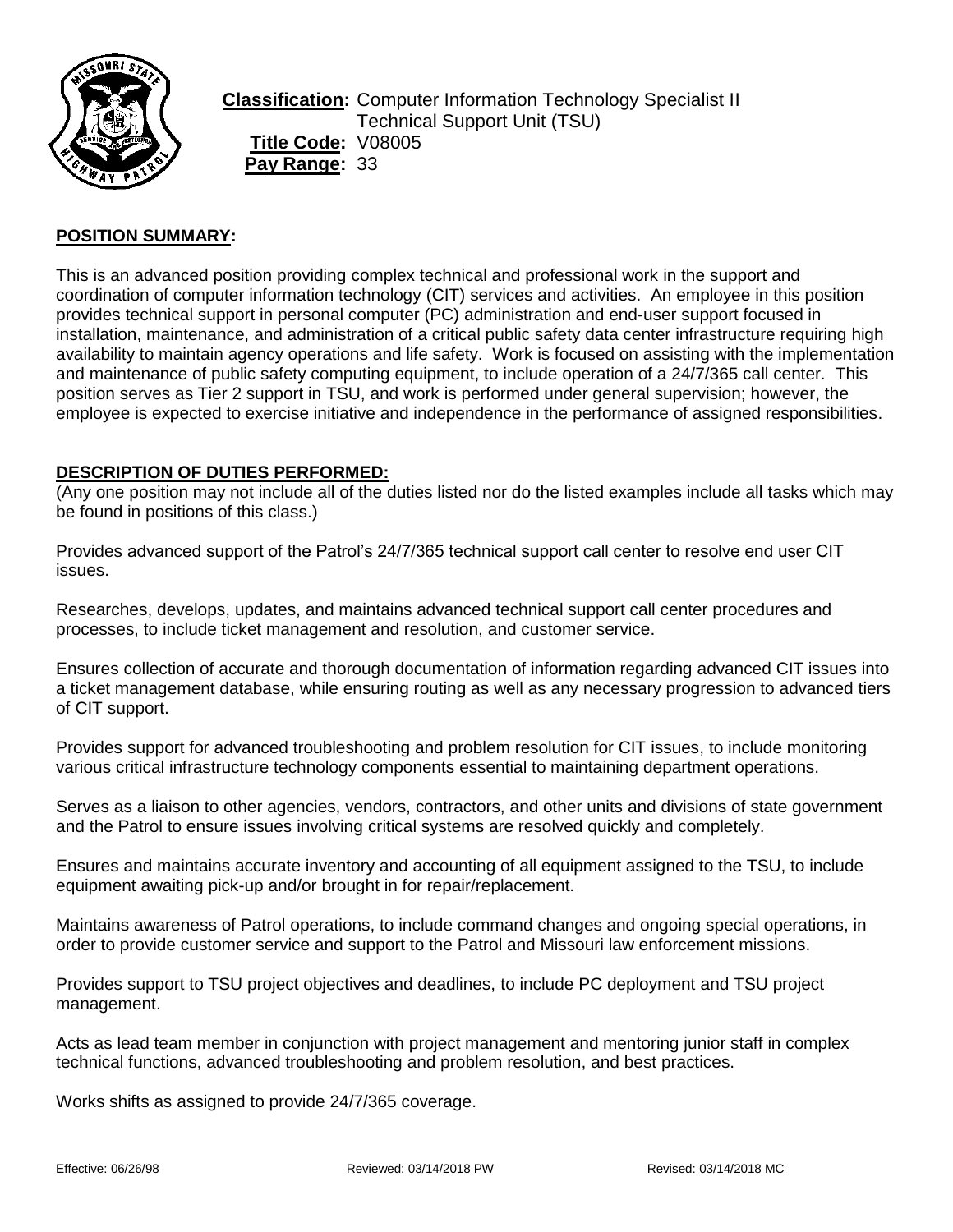**Classification:** Computer Information Technology Specialist II Technical Support Unit **Title Code:** V08005 **Pay Range:** 33 **Page 2 Page 2 Page 2 Page 2 Page 2** 

Performs other related work as assigned.

### **REQUIRED KNOWLEDGE, SKILLS, AND ABILITIES:**

Thorough knowledge of the general operating principles and capabilities of data processing hardware and software.

Thorough knowledge of PC and operating system administration, as well as system analysis, troubleshooting, testing, and documentation.

Thorough knowledge of general office practices and procedures.

Thorough knowledge of customer service fundamentals, to include problem resolution, empathy, critical thinking and proper documentation of issues.

Thorough knowledge of technical call center industry best practices and continuing trends and developments in computer hardware and software.

Considerable knowledge of software reference libraries and related utility programs.

Considerable knowledge of computer security systems and procedures.

Considerable knowledge of file back-up, restore and archival processes, and principles of disaster recovery.

Considerable knowledge of computer operating systems and various computer platforms.

Considerable knowledge of the agency's automated information systems.

Considerable knowledge of the agency's functions and their interrelationships.

Considerable knowledge of the information strategic planning process.

Considerable knowledge of the systems management process.

Possess excellent customer service and communication skills.

Possess good organizational skills.

Possess research and analysis skills.

Ability prepare and interpret end-user and PC support related documentation.

Ability to prepare and maintain standards, policies, procedures, guidelines and technical manuals.

Ability to troubleshoot and resolve hardware and/or software problems.

Ability to operate basic office equipment as detailed in the description of duties.